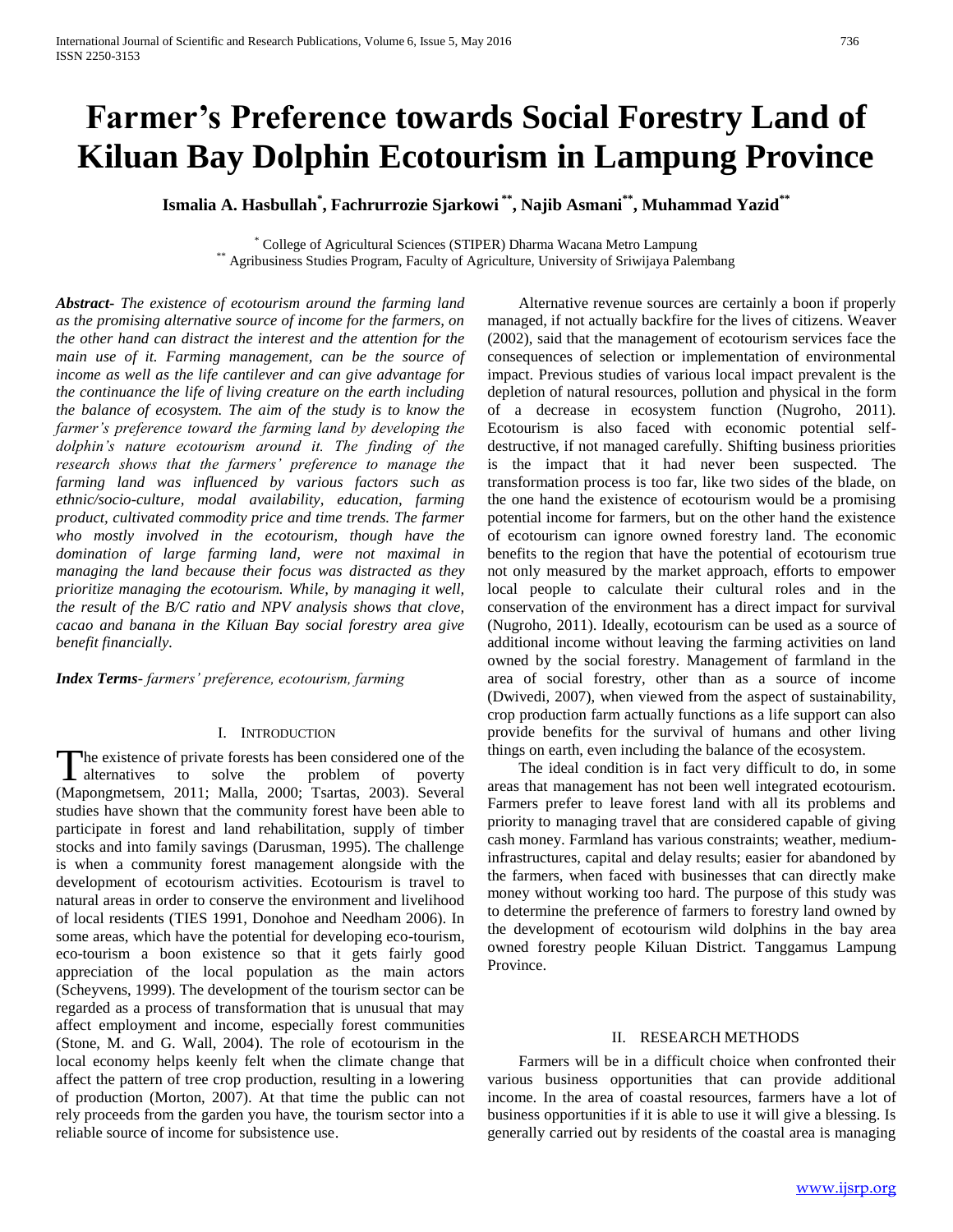the tourist beach or take marine fisheries. It was also done by farmers in the area of social forestry district Tanggamus. If you have only rely on sources of income derived from farming (gardens, fields and forests around). The presence of the dolphin community of concern to tourists, a source of revenue opportunities that were never imagined before, almost all of the resources devoted to the eco-tourism activities. When this phenomenon lasts a long time, and the absence of good management scheme, the farmers are forced to sacrifice one of them. Options for ecotourism more attractive to farmers, because the money they receive can be directly obtained, does not require substantial capital investment and easier to do.

## **Location Research**

 The location of research in the area of social forestry are at ecotourism wild dolphins Kiluan Bay. Determining the location deliberately, because at this location dolphin develops the outdoors with the largest population of southeast asian region. Along the same majority of people who get involved in managing travel has farming in forest areas people started endangered.

## **Method of collecting data**

 Determination of the number of respondents was conducted by slovin, of 52 respondents and sampling carried out by quota sampling method, which is one of the types of Non-Probability Sampling (Sevilla, 2007). Respondents were selected are those that become goals / objectives of the research objectives. The data used in this study is a type of primary and secondary data. Primary data were collected by filling in questionnaires by respondents and secondary data obtained from various documents related agencies. Data processing method performed by farmers preference factor multinomial logit model, the method is adopted to solve the case of a general model of utility maximization; where the individual is assumed to have a preference for an alternative set of businesses. To evaluate the farm that had been done by farmers, used methods benefit cost ratio (B / C Ratio), NPV and IRR.

# III. RESULTS AND DISCUSSION

#### **Preference Factors Farmers**

 The results showed that the farmer's decision to keep taking care of fields and are involved / not in the ecotourism management is influenced by various factors. Statistical analysis showed that the decision logit farmers to take care of farmland is influenced by many factors, including ethnic / social culture, the availability of capital, education, production gardens, cultivated commodity prices and the trend of the time (Table 1).

 $\text{Log } \text{M-PI} = 12.715 + 1,162\text{Sa} + 0,066\text{Jr} + 0,3192\text{Pd}$ 4,355**Md** +0,023**Ls** +0,001**Pr** +3,440**Hr** – 5,198**Sk –** 0,177**Tr + µ1**

| N <sub>0</sub> | Variable | Parameter | S.E   | Wald  | df | Sig   |   | Exp(B)   |
|----------------|----------|-----------|-------|-------|----|-------|---|----------|
|                | Constant |           |       |       |    |       |   | 332644,4 |
|                |          | 12.715    | 8.279 | 2.358 |    | 0.125 |   | 5        |
| 2              | Sd       | 0.000     | 0.000 | 0.711 |    | 0.399 |   | 1.000    |
| 3              | Jr       | 0.066     | 0.729 | 0.008 |    | 0.927 |   | 1.069    |
| 4              | Pd       | 0.319     | 0.273 | 1.369 |    | 0.242 |   | 1.376    |
| 5              | Md       | 0.000     | 0.000 | 3.631 |    | 0.057 | 1 | 1.000    |
| 6              | Sk       | $-5,199$  | 2.454 | 4.486 |    | 0.034 |   | 0.006    |
| 7              | Pr       | 0.001     | 0.001 | 4.160 |    | 0.041 |   | 1.001    |
| 8              | Tr       | $-177$    | 0.138 | 1.649 |    | 0.199 |   | 0.837    |
| 9              | Hr       | 0.000     | 0.000 | 3.520 |    | 0.061 | 2 | 1.000    |
| 10             | Ls       | 0.204     | 0.257 | 0.631 |    | 0.427 |   | 1.226    |

Source: Primary Data is processed. 2014.

Note:

- 1 Significantly different from zero at  $\alpha$  <0:05
- 2 signifficantly different from zero at  $\alpha$  <0:10
- $Sd =$ Revenue
- Jr = Distance the house to the garden
- Pd = Number of years of education
- $Md =$  Availability of capital
- $Ls = area of land ownership$
- Pr = Production Gardens
- $Hr = The selling price of commodity crops$
- Sk = Interest / ethnicity (1: Bali, 2: Java, 3: Sunda, 4: Lampung)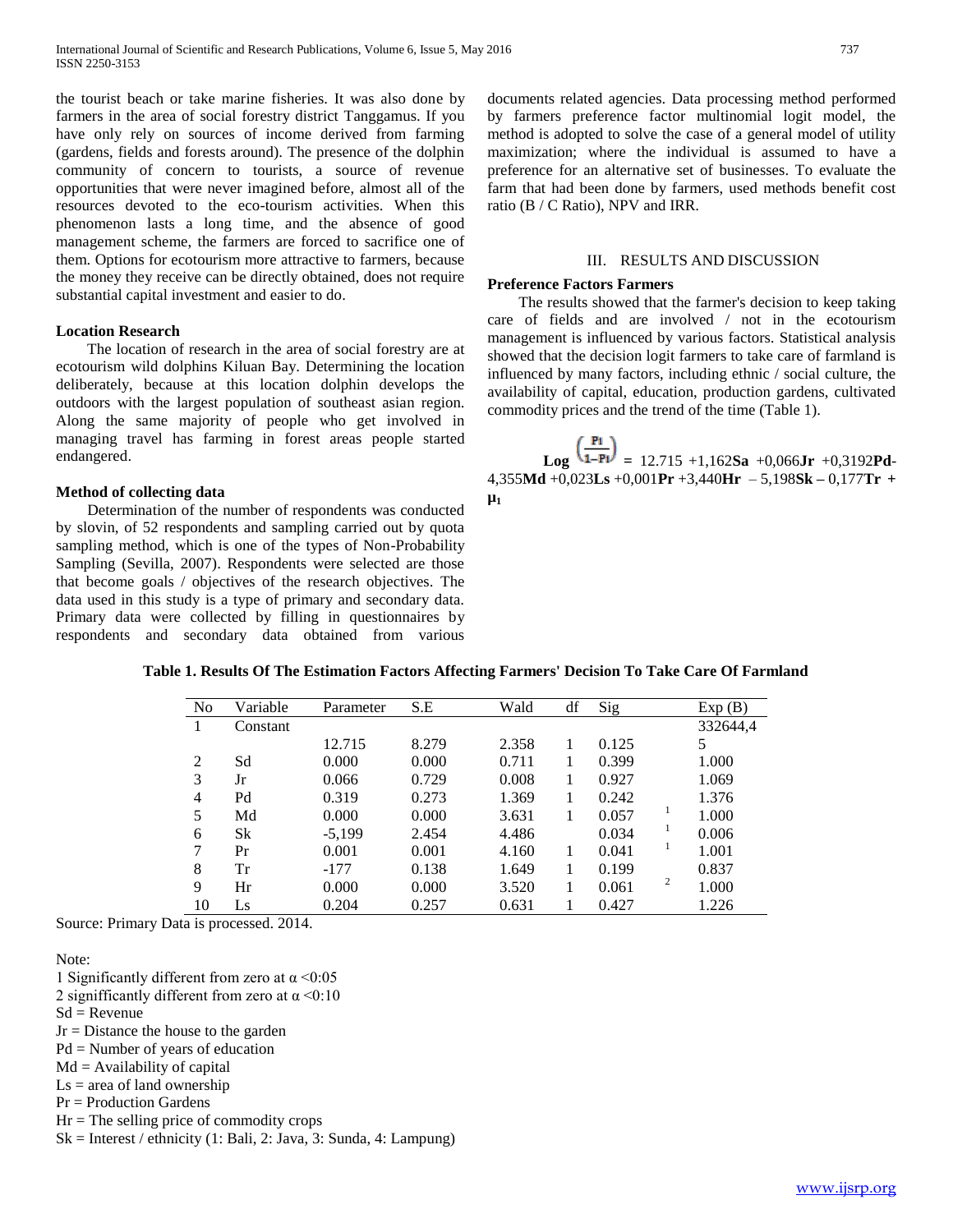## $Tr = Time$

 This study also shows that the higher the score ordinal an ethnic / social particular culture (1: Bali, 2: Java, 3: Sunda, 4: Lampung), the more influence the willingness of farmers to take care not farmland. Grouping based on race / ethnicity based on research conducted for Pasha (2012) tribes / ethnic groups also affect the behavior and habits of residents attitudes towards social forestry land owned. Ethnic / cultural social particular has a score of 4 is ethnic Lampung which is a local resident who owns land area of social forestry with an average of 2.27 ha owned for generations. Ethnic Lampung are ethnic indigenous populations have the customary flattering boy, the weakness of the culture, shaping the character of the 'bossy'. The condition affects an unwillingness to take care of the garden, when faced with the choice of business easier. While ethnic / sociocultural score 1-3 are migrants which consists of the Javanese, Sundanese, Balinese. They acquire land forestry of open land or buy with the natives, they came to this area only with a strong determination so that immigrants work hard and tenacious survival by the permanent care of the land owned and still trying to get involved in ecotourism activities. Limited capital, and production is not optimal also shows the significance of the real, that these factors be a strong reason to justify the inability to cultivate land farming, the implications for some farmers prefer to rely on ecotourism easier and less risk to do and in the end with the passage of time even more farmers leaving farming land that has been the foundation of a source of income. Limitations of capital owned by farmers, evenly encountered on each respondent, and this factor is always associated with low production yields that do not meet the needs of farmers.

 While low production yield is closely connected with the types of crops grown. Generally, farmers in the area of social forestry area located on the slope over 30 degrees, so that the plants as recommended by the government is a timber and MPTS. Most farmers are reluctant to plant these crops because of a large capital, while the first harvest can be enjoyed at the age of planting over 5 years. For some farmers who are ethnic immigrants, and have a high motivation to make a living, the land is still cultivated with phased and all work is done alone, there is no wage labor. While some farmers are mostly natives prefer to leave land scrubland by reason of lack of capital. Another factor affecting the willingness of farmers is the selling price. In line with the research Kasimin (2013), which showed that the selling price effect on revenues, this study also showed the selling price of agricultural commodities to give effect to the

#### **Farmer Involvement In Ecotourism**

promising for the selected.

 This study also shows that farmers are involved in ecotourism, although it has a large area, not optimal in managing land owned because he prefers to manage ecotourism. This condition can be seen in Table 2. Involvement in ecotourism amounting to 52% of the total existing ethnic Lampung, with an area of 2.27 hectares of land tenure / kk, farmers only get a total production of 450 kg.

will even become an alternative source of income is very

 In contrast to the ethnic Balinese who are migrants, involvement of ecotourism by only 2% and control of an area of 2.08 hectares, but is capable of producing a total of 9460 kg. Interesting phenomenon that occurs in Javanese and Sundanese, although the farmers involved in ecotourism by 25% and 21% with a tenure of only 1.78 ha and 1.33 ha, farmers are able to obtain the respective production amounted to 1,086 kg and 798 kg .

 Productivity different land, is heavily influenced by the treatment done, especially the activity of fertilization and weeding. If it is associated with the results of the logit analysis which showed the limitations of capital owned by a farmer, fertilizing and weeding activity can only be done by the farmers themselves without wage labor. The hard work is not all farmers are able to do so. From the results of ethnic groupings / parts can be seen the difference in the ability of farmers to manage their resources.

 Options to manage ecotourism is very profitable for farmers because it can provide substantial direct income, compared with managing farming has a long waiting time. While needs can not wait. Activities by the farmers in managing ecotourism dolphin consists of various businesses. Starting from being a tour guide, rent a house, take visitors to spot the location of the dolphins in the ocean or just prepare various needs of visitors. But ecotourism management has not been done in a professional and planned, all still running naturally and what it is. These conditions still need to be nurtured and carried out the development strategy (Setyadi, 2012) that involve multiple stakeholders.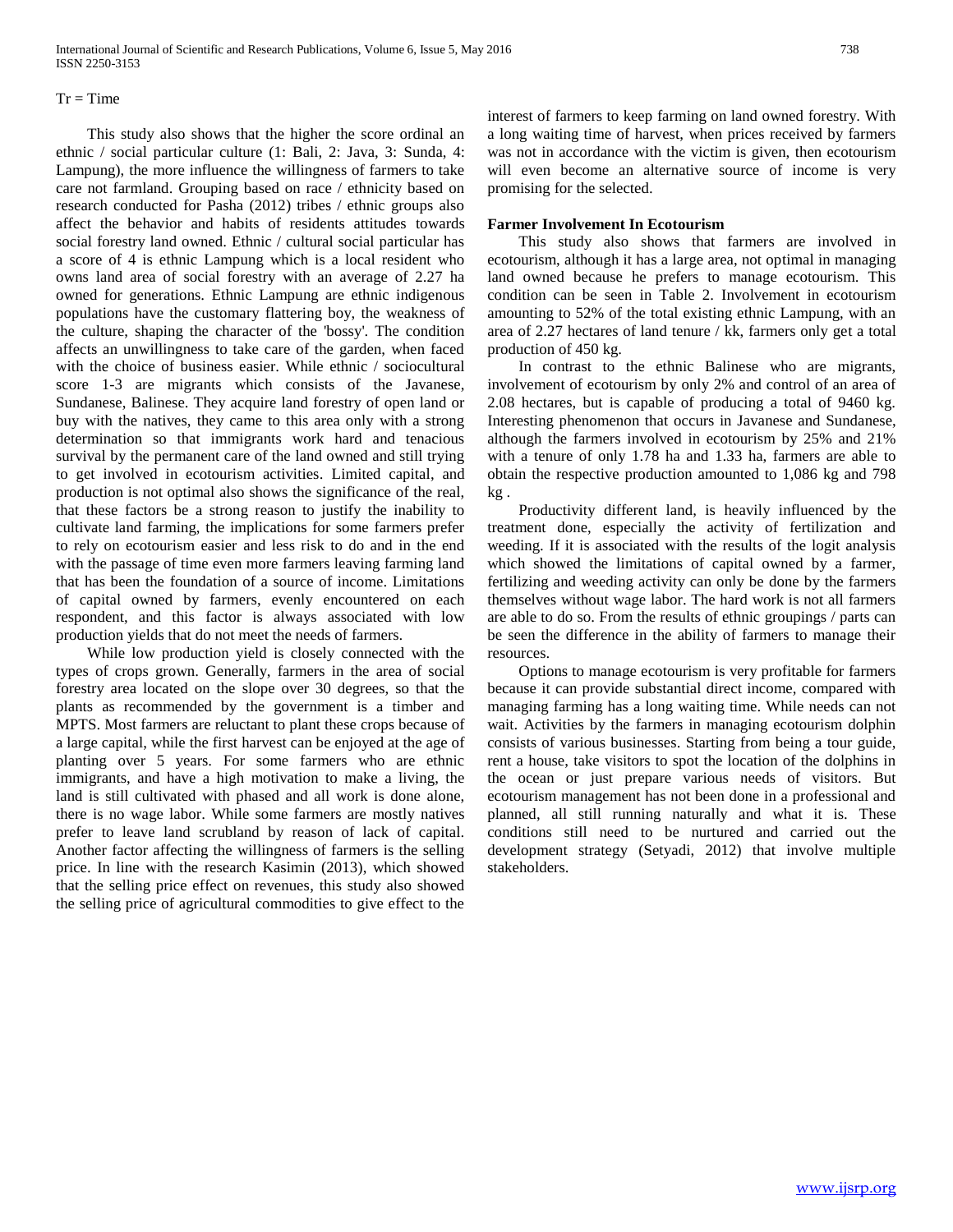| Ethnicity                  | Bali                       | Java                    | Sunda                   | Lampung          | Etc                      |
|----------------------------|----------------------------|-------------------------|-------------------------|------------------|--------------------------|
| Category                   |                            |                         |                         |                  |                          |
| Land area (Ha)             | 2.08                       | 1.78                    | 1.33                    | 2.27             | 4.5                      |
| Main commodities           | Cocoa,<br>Banana,<br>Clove | Cocoa,<br>Banana, Clove | Cocoa,<br>Banana, Clove | Banana.<br>Clove | Clove,<br>Banana         |
| Production (kg / one land) | 9.460                      | 1.086                   | 798                     | 450              | 1.226                    |
| Farm incomes (IRD)         | 29.559.600                 | 10.341.000              | 7.220.790               | 4.511.963        | 8.882.222                |
| Revenue Ecotourism (IRD)   | 166.667                    | 5.888.889               | 2.270.833               | 5.404.167        | $\overline{\phantom{a}}$ |
| Total income (IRD)         | 29.559.600                 | 10.452.111              | 11.637.457              | 5.647.380        | 8.882.222                |
| Involvement Ecotourism     | 2%                         | 25%                     | 21%                     | 52%              | $0\%$                    |

| Table 2. Identification of Farmers Involvement in Ecotourism |  |  |  |
|--------------------------------------------------------------|--|--|--|
|--------------------------------------------------------------|--|--|--|

Sources: Primary data is processed, 2013.

#### **Evaluation Farming**

 The decision to dismiss the majority of farmers farming land in the area belongs to them, and chose to focus on ecotourism, in the long run be detrimental to the farmers. Owners of fields if managed properly it can provide financial benefits for farm households. Table 2've seen where some farmers are still focused on arable land and at the same time participate in managing ecotourism in the waiting time of harvest, even more benefit. It can be seen from the total revenue earned and contributed income from farming to the total revenue obtained.

The results of the analysis of  $B / C$  ratio and NPV were calculated based on the land area of arable farmers in the area, show the results of farming in the area of social forestry Kiluan Bay is financially beneficial. Nadeak research results (2013) on a forestry area with cropping patterns in cocoa, coconut and banana also show high profits with B / C of 7.39.

 Results are still lower than the financial analyzes conducted in this study are shown in Table 3. The financial analysis is required in order to convince farmers that the land that had been neglected in fact have the potential to increase the financial revenue that its presence should be managed better.

| Table 3. NPV and B / C Plants Brown, Clove and Bananas |  |  |
|--------------------------------------------------------|--|--|
|--------------------------------------------------------|--|--|

| Commodities | <b>NPV</b>      | B/C  |  |
|-------------|-----------------|------|--|
| Cocoa.      | 16, 175, 243.54 | 8.66 |  |
| Clove       | 26,802,994.23   | 9.30 |  |
| Banana      | 25,220,756.04   | 6.90 |  |

Source: Primary Data is processed. 2013

 With an interest rate of 18% (commercial bank lending rates). NPV analysis results showed that the plant cocoa, cloves and bananas in the region indicates a positive value, the highest NPV is the clove plant 26,802,994.23 IRD , -. and B / C ratio of 9.30 indicating that clove farming is feasible.

 The downside of annual crops harvested only once a year can actually be its own advantages, because in his spare time before the harvest season, farmers can engage in ecotourism to meet daily needs. And when the clove harvest, farmers can get results from the garden. Plant cloves crop canopy is high in this area and not many farmers who grow these crops, due to early planting requires substantial capital, while the first harvest can only be done after 8 years.

 Clove plant already exists in this area since long ago, and the plant is hereditary, even when the star clove plantations in Lampung Province, this region contributed the largest contributor. Cloves was destroyed and dormant for decades because of outbreaks of disease, but since 2005 is starting to show results back. One thing that is encouraging is that the disease 31 years ago, leaving a few sticks of clove it resistant to

disease that is still growing and the production well. Some stem clove plant a seed rod high earner for local cloves to the lowlands, which corresponds to Agroclimatology coastal.

 Cocoa plant is a major crop in the region with NPV 16,175,243, IRD - and the B / C ratio of 8.67 of this plant. Despite having the B / C ratio is smaller than other crops, cocoa remains a favorite of farmers, is due to the cocoa plant had harvest pattern that can be done every day, and the sale can be done every week, so it can be relied upon to meet the daily needs such as shopping for groceries and school children pocket money. Cocoa also has a fairly stable selling prices. This factor also be the paramount consideration. Cocoa plants also need shade plants (Obiri, 2007) is higher, making it suitable when combined with high canopy crops such as cloves and wood. Learning from some farmers who cultivate cocoa plants despite manage travel. Cocoa plants can also be combined with ecotourism management, because although the pattern of the harvest is done every day, the harvest can be done in the afternoon after tourist activity. While care and cocoa fertilization can be done in the off-season tourist visitors.